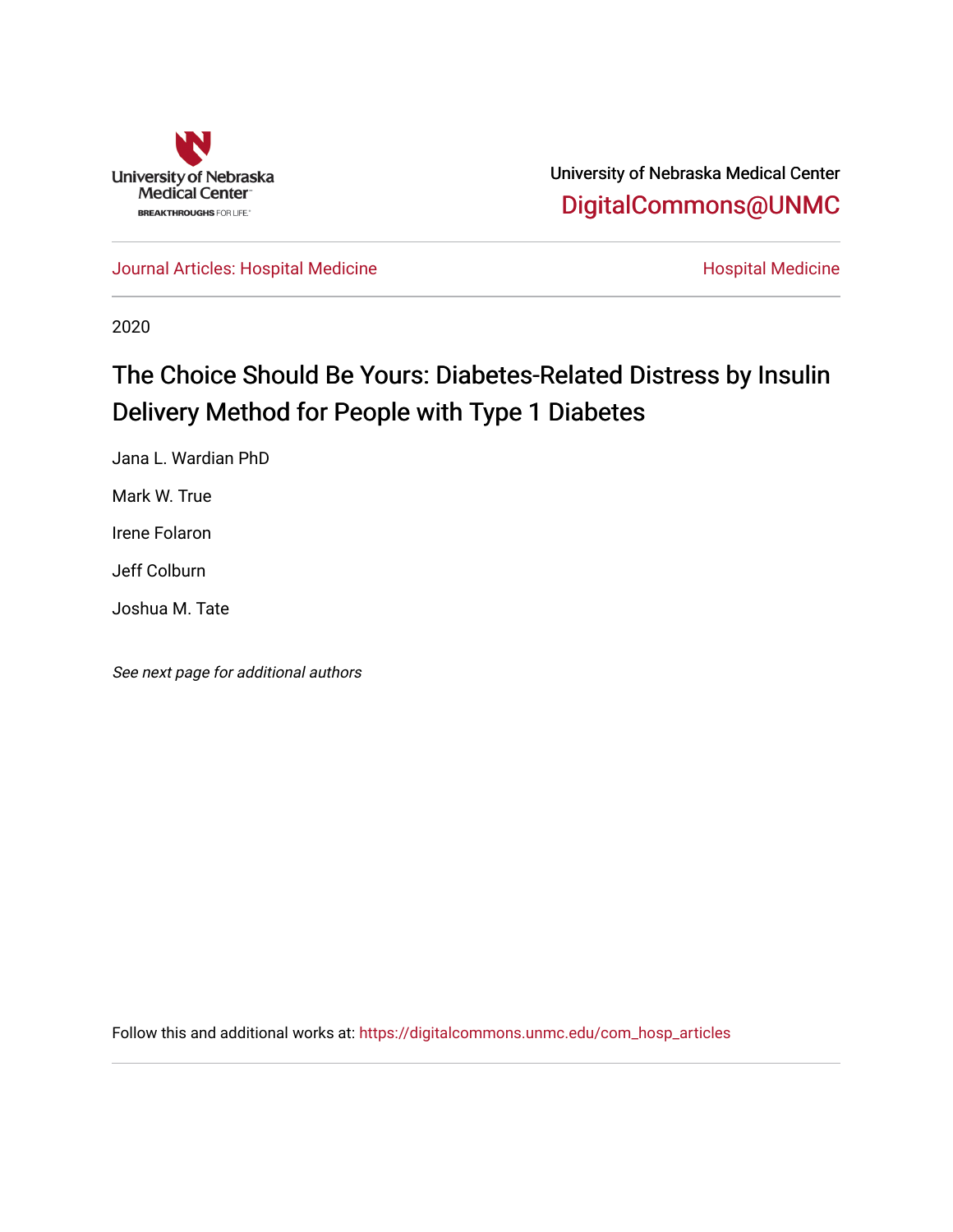### Authors

Jana L. Wardian PhD, Mark W. True, Irene Folaron, Jeff Colburn, Joshua M. Tate, and Darrick J. Beckman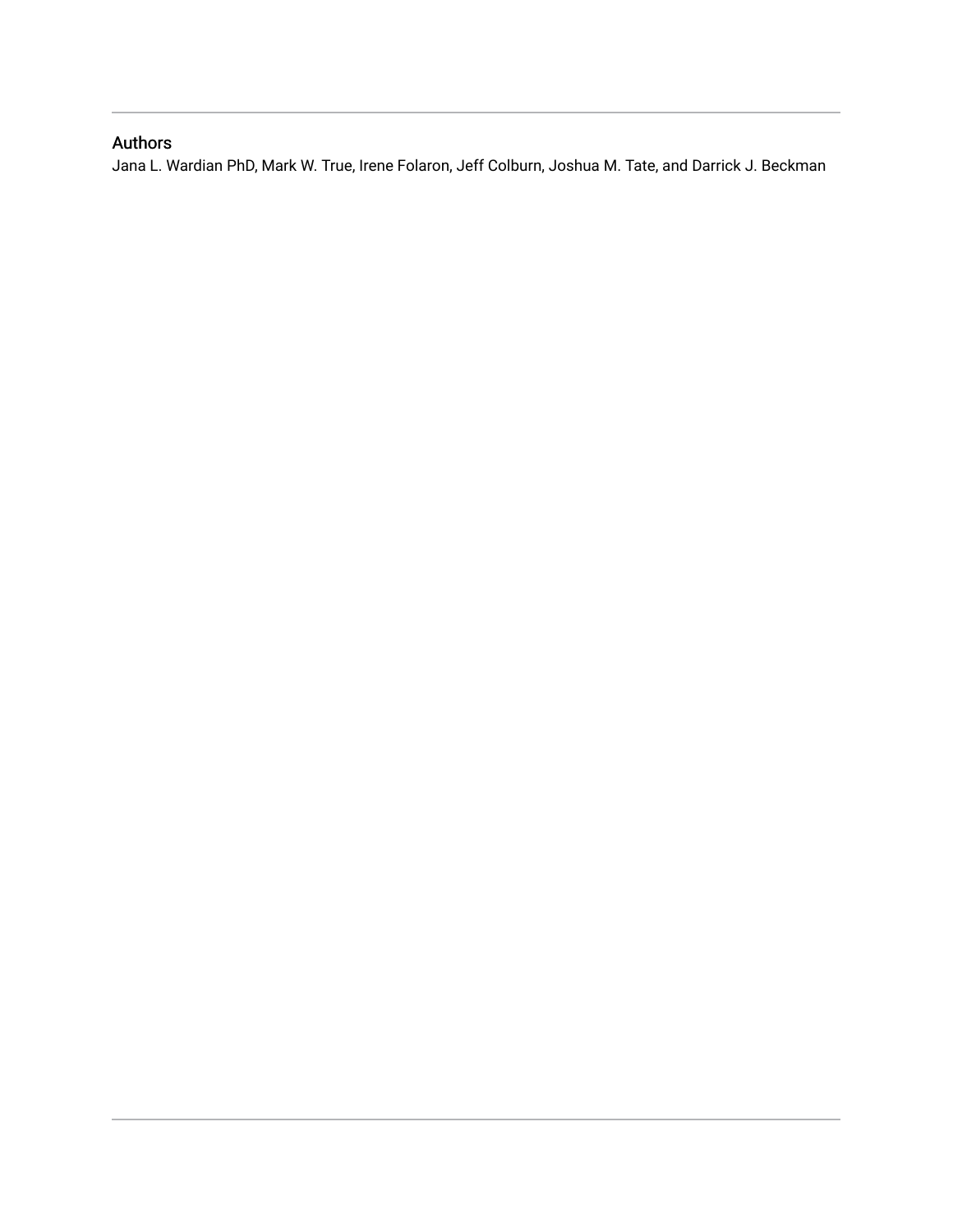ORIGINAL ARTICLE



## The Choice Should Be Yours: Diabetes-Related Distress by Insulin Delivery Method for People with Type 1 Diabetes

Jana L. Wardian, PhD,<sup>1</sup> Mark W. True, MD,<sup>2</sup> Irene Folaron, MD,<sup>2</sup> Jeff Colburn, MD,<sup>2</sup> Joshua M. Tate, MD, $^2$  and Darrick J. Beckman, MD $^1$ 

### Abstract

**Background:** American Diabetes Association (ADA) recommends psychosocial assessment for people with diabetes, including diabetes-related distress. Elevated diabetes-related distress is associated with poor selfmanagement, lower medication adherence, and poorer quality of life. Insulin delivery methods are multiple daily injections (MDI) or continuous subcutaneous insulin infusion (CSII). Because people with type 1 diabetes mellitus (T1DM) require comprehensive insulin therapy to manage blood glucose, we explored the association of insulin delivery methods and diabetes distress in this group.

Methods: The U.S. Air Force Diabetes Center of Excellence (DCOE), a specialty clinic for adults who are Military Health System beneficiaries, administers the validated 17-item Diabetes-related Distress Scale (DDS-17) as part of standard care. Patient data were analyzed from June 2015 to August 2016 using SPSS version 22. Patients were free to choose the method of insulin delivery with minimal or no additional cost.

Results: There were 203 patients with T1DM who completed the DDS-17 as part of standard care during the time period. Patients were categorized as CSII (57.6%) or MDI (42.4%). Women were significantly more likely to choose MDI over CSII than men  $(P=0.003)$ . DDS-17 scores were low in both groups, and there were no significant differences in DDS-17 by insulin delivery method. Furthermore, no significant differences were found in hemoglobin A1c (HbA1c) between CSII (7.9% or 63 mmol/mol) and MDI (8.1% or 65 mmol/mol) users  $(P=0.22)$  and no significant differences in body mass index (BMI) between patients using CSII  $(M=28.33 \text{ kg/m}^2)$  and MDI (28.49 kg/m<sup>2</sup>) users (*P* = 0.15).

Conclusions: Our study demonstrated that if patients are relatively free to choose the insulin delivery method (minimal or no financial constraints), there were no differences in diabetes distress scores, HbA1c, or BMI between CSII and MDI. Therefore, people with T1DM may benefit from choosing the method of insulin delivery that will enable them to achieve individual goals and manage diabetes-related distress.

Keywords: Type 1 diabetes, Diabetes-related distress, Insulin delivery method, Continuous subcutaneous insulin infusion (CSII), Multiple daily injections (MDI).

#### Introduction

DIABETES REQUIRES A "complex, demanding, and often confusing set of self-care directives" in which "patients" confusing set of self-care directives'' in which ''patients may become frustrated, angry, overwhelmed, and/or discouraged.''<sup>1</sup> The American Diabetes Association (ADA)

recommends psychosocial assessment as an integrated part of routine care for people with diabetes, which includes diabetes-related distress.<sup>2</sup> Conceptually, diabetes-related distress captures people's perceptions about their diabetes self-management, support, emotional burden, and health care quality. $1,3$ 

Downloaded by 192.94.102.6 from www.liebertpub.com at 11/09/21. For personal use only. Downloaded by 192.94.102.6 from www.liebertpub.com at 11/09/21. For personal use only

<sup>1</sup>Diabetes Center of Excellence, Wilford Hall Medical Center, JBSA-Lackland Air Force Base, Texas.

<sup>&</sup>lt;sup>2</sup>Division of Endocrinology, San Antonio Military Medical Center, JBSA-Ft. Sam Houston, Texas.

This material was presented as a poster at the 2019 American Diabetes Association Conference in San Francisco, CA.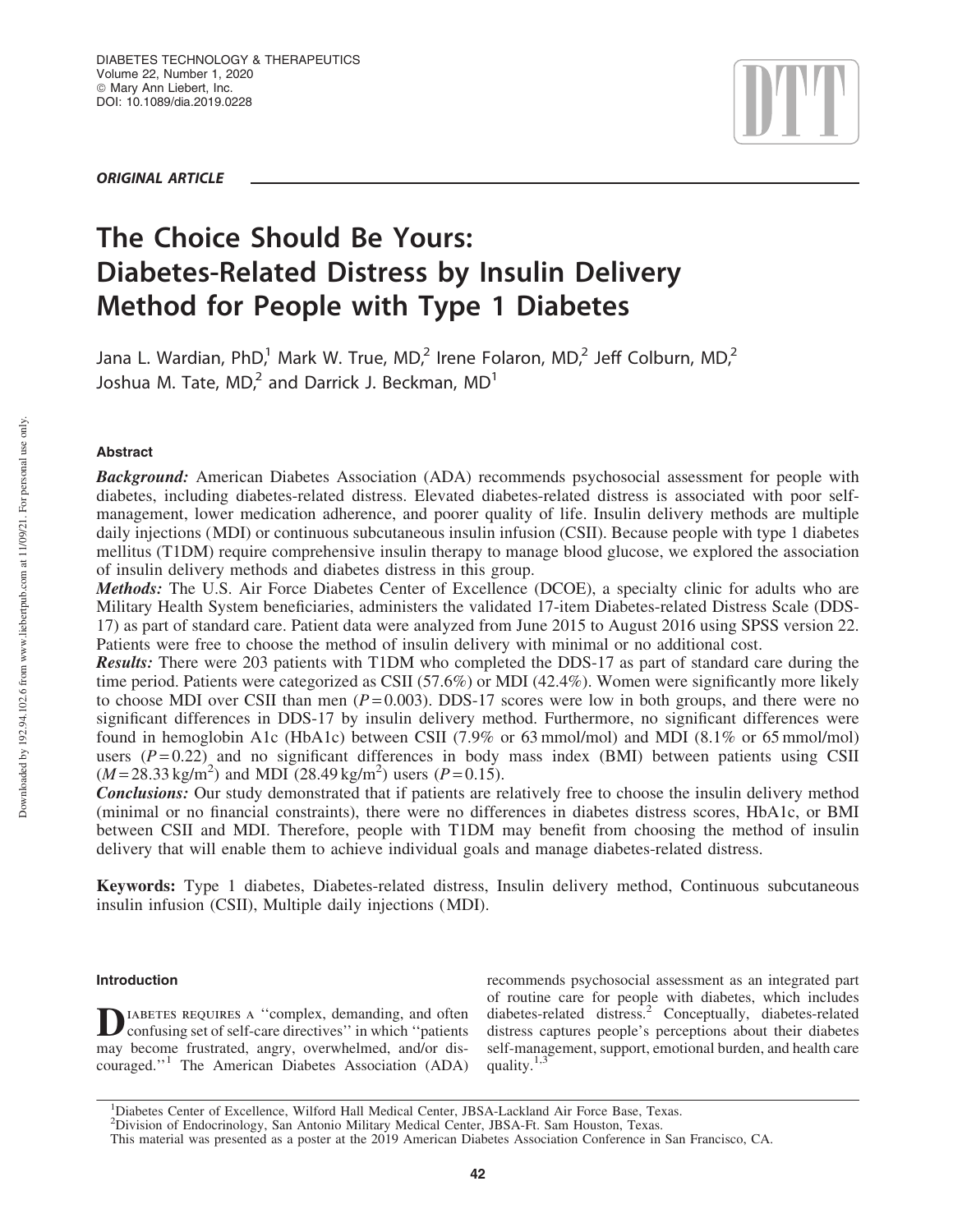Diabetes-related distress can be assessed using the validated 17-item Diabetes-related Distress Scale (DDS-17), which measures diabetes-related distress in four distinct domains: (1) emotional burden (EB); (2) physician-related distress (PD); (3) regimen-related distress (RD); and (4) interpersonal distress  $(ID)$  (Table 1).<sup>1,3</sup> In addition, there are three categories for DDS-17 scores: <2.0 = *little or no distress*; 2.0–2.9 = *moderate diabetes-related distress*; and ≥3 = *high diabetes-related distress*.<sup>1</sup>

Elevated diabetes-related distress is associated with poorer self-management, lower medication adherence, and poorer quality of life.<sup>4,5</sup> Consequently, greater hemoglobin A1c (HbA1c) values correlate with higher diabetes-related dis $t$ ress,<sup>4–6</sup> whereas lower diabetes-related distress is associated with increased self-efficacy and physician support.<sup>7</sup>

The relationship between diabetes-related distress and insulin delivery methods has not been well studied. The concept of satisfaction as it relates to insulin delivery modalities, however, has a more robust foundation in the literature. Pa-

#### Table 1. The 17-Item Diabetes-Related Distress Scale

Emotional burden

- 1. Feeling that diabetes is taking up too much of my mental and physical energy every day
- 2. Feeling angry, scared, and/or depressed when I think about living with diabetes
- 3. Feeling that diabetes controls my life
- 4. Feeling that I will end up with serious long-term complications, no matter what I do
- 5. Feeling overwhelmed by the demands of living with diabetes

Physician-related distress

- 1. Feeling that my doctor doesn't know enough about diabetes and diabetes care
- 2. Feeling that my doctor doesn't give me clear enough directions on how to manage my diabetes
- 3. Feeling that my doctor doesn't take my concerns seriously enough
- 4. Feeling that I don't have a doctor who I can see regularly enough about my diabetes

Regimen-related distress

- 1. Feeling that I am not testing my blood sugars frequently enough
- 2. Feeling that I am often failing with my diabetes
- 3. Not feeling confident in my day-to-day ability to manage diabetes
- 4. Feeling that I am not sticking closely enough to a good meal plan
- 5. Not feeling motivated to keep up my diabetes selfmanagement

Interpersonal distress

- 1. Feeling that friends or family are not supportive enough of self-care efforts (e.g., planning activities that conflict with my schedule, encouraging me to eat the ''wrong'' foods)
- 2. Feeling that friends or family don't appreciate how difficult living with diabetes can be
- 3. Feeling that friends or family don't give me the emotional support that I would like

tient satisfaction has been analyzed through surveys aimed at measuring treatment-related satisfaction, such as the Diabetes Treatment Satisfaction Questionnaire (DTSQ or DTSQc) and the Medical Outcome Study 36-Item Short-Form Survey (SF-36). An earlier study among people with type 1 diabetes mellitus (T1DM) with a history of poor glycemic management who were randomized to either continuous subcutaneous insulin infusion (CSII) or an intensive MDI (Aspart and NPH) regimen demonstrated a significant improvement in the subscales of ''general health'' and ''mental health'' in the CSII group, in addition to an improvement in HbA1c and glucose stability.<sup>8</sup> However, there was no difference in treatment satisfaction by the DTSO.<sup>8</sup> More contemporary studies utilizing newer pump technology and longer acting basal insulin in the MDI groups, however, demonstrated higher satisfaction among CSII users compared with MDI. $9,10$  In addition to finding an improvement in satisfaction,<sup>10</sup> lower rates of hypoglycemia and hyperglycemia was demonstrated among the CSII users compared with MDI, which likely affected treatment satisfaction. In a study by Hussain et al.,<sup>9</sup> the group that augmented their CSII with continuous glucose monitors (CGM) reported highest treatment satisfaction and health perception scores compared with MDI and CSII alone.

Because people with T1DM require comprehensive insulin therapy to manage blood glucose levels, we sought to explore the association of insulin delivery methods and diabetes distress in this group. Insulin delivery is achieved with a combination of basal and bolus (mealtime or prandial) dosing, which attempts to mimic normal pancreatic physiologic insulin release. Delivery methods include MDI through a syringe or pen injector or through CSII using a pump. Some evidence suggests that CSII improves treatment adherence, provides more accurate insulin dosing, and allows people to have increased flexibility in their lifestyle; however, this therapy can be expensive, requires a high level of engagement, and can be technically challenging.<sup>11</sup> CSII is recommended for people with T1DM who prefer pump therapy over MDI and have been able to maintain healthy blood glucose levels. $12,13$  A systematic review and meta-analysis found CSII had modest improvements in  $HbA1c^{14}$ ; however, there is no consensus regarding which insulin delivery therapy is best for people with T1DM. Furthermore, data are lacking about the association of diabetes-related distress with insulin delivery method. Thus, we explored the relationship of insulin delivery method (MDI vs. CSII) with diabetesrelated distress in patients with T1DM within multidisciplinary diabetes clinic.

#### Methods

Wilford Hall Ambulatory Surgical Center Institutional Review Board approval was obtained for this retrospective data analysis. Data were collected at the U.S. Air Force Diabetes Center of Excellence (DCOE) through chart reviews of clinical visits from June 2015 to August 2016. The DCOE is a Military Health System (MHS) diabetes specialty clinic, focusing on challenging cases of diabetes including people with T1DM.

Our population consists of all branches of active duty military members, retirees, and family members (beneficiaries of the MHS because of their relationship with the active

Responses are on a six-point continuum from  $1 = Not$  a problem;  $2 = A$  slight problem;  $3 = A$  moderate problem;  $4 =$ Somewhat serious problem;  $5 = A$  serious problem;  $6 = A$  very serious problem.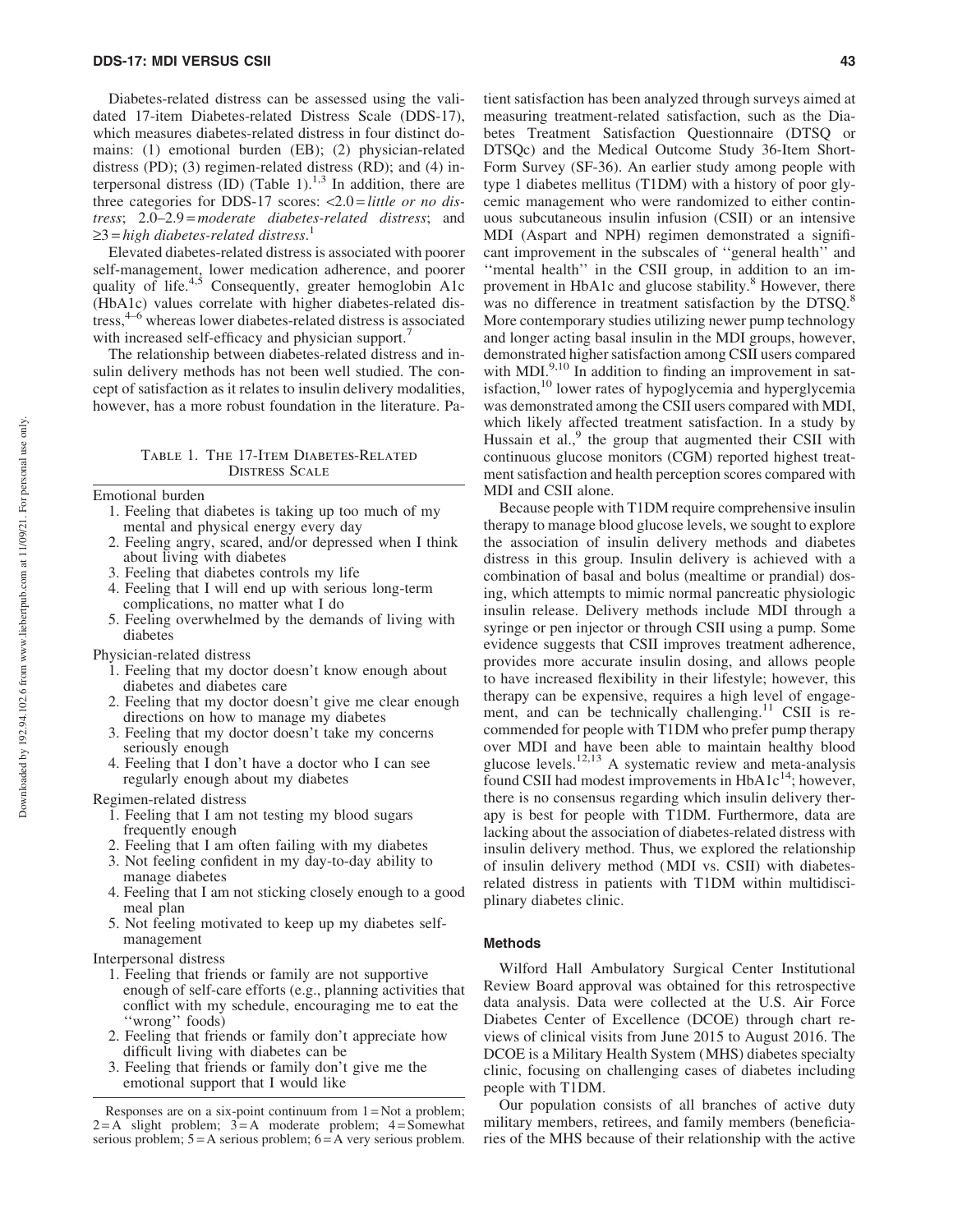duty member or retiree). Patients with T1DM were given a choice of insulin delivery method (MDI or CSII). Data concerning CGM use were not reliably recorded in the electronic record and individual use of CGM was not validated; therefore, this was not included in the analysis.

The DCOE began administering the DDS-17 in June 2015 as standard of care (Table 1). Responses for each item were on a six-point Likert scale from  $1 = Not$  a problem;  $2 = A$ slight problem;  $3 = A$  moderate problem;  $4 =$ Somewhat serious problem;  $5 = A$  serious problem;  $6 = A$  very serious problem. DDS-17 domains were calculated as a sum of the total and divided by the number of items in each domain: EB (five items); PD (four items); RD (five items); and ID (three items). It should be noted that total DDS-17 score should be avoided as it has less relevance than locating the source of distress; thus, discussion of the four individual domains will be presented.<sup>15</sup>

Inclusion criteria were adults (18 years and older) with T1DM receiving their diabetes care at the DCOE. As part of the regular clinical visit, all patients completed the DDS-17 with responses recorded by licensed vocational nurses. After input, the *NoteWriter,* an Excel-based clinical note writing platform created for use at the DCOE, calculated scores for total DDS-17 and each subscale consistent with established cut points of <2.0, little or no diabetes-related distress; 2.0– 2.9, moderate diabetes-related distress; or  $\geq 3.0$  as high diabetes-related distress.<sup>3</sup> For analysis, the most recent DDS-17 scores were used. In addition to the DDS-17, data included demographics (sex, age, ethnicity/race, and military status).

Data were analyzed using SPSS version 22 (IBM, Chicago, IL). Univariate analyses were conducted to characterize the sample according to group membership (CSII vs. MDI). Independent *t*-tests were conducted to assess differences in DDS-17 scores in the four domains for each group. Chisquare tests were conducted on each DDS-17 domain to determine if there were significant differences in distribution of level of diabetes-related distress (low, moderate, high) between groups.

#### **Results**

There were 203 people with T1DM who were seen at the DCOE and who completed the DDS-17 as part of standard care during the time period. People with T1DM also included those with diagnoses of pancreoprivic diabetes mellitus  $(n=14)$  and latent autoimmune disease in adults  $(n=43)$ . People were categorized by method of insulin delivery as CSII (57.6%) or MDI (42.4%).

Although people can choose from a variety of CSII, most used a Medtronic pump (81.2%). People on CSII were significantly more likely to be men (53.1%), white (64.2%), and a family member of an active duty service member (63.0%) (Table 2). Significantly more women were on MDI (67.3%) versus CSII (32.7%). People using CSII had a diagnosis of diabetes for a significantly longer time than those on MDI (21.88 years; range, 19.0–78.0 years vs. 14.11 years; range,  $<1-58.0$  years).

The four DDS-17 subscales were subjected to independent sample *t*-tests to examine differences between groups (CSII vs. MDI). Levene's test was conducted for all models, all models were significant; therefore, equal variances were not assumed. Normality checks were carried out and assumptions were met.

To determine if method of delivery influenced DDS-17 domain scores for people with T1DM, *t*-tests were conducted comparing DDS-17 subscales in people with T1DM and the method of delivery, CSII  $(n=117)$  versus MDI  $(n=86)$ . Chisquare tests did not reveal significant differences in level of diabetes-related distress in any domain (Fig. 1). In addition, no significant differences were found in HbA1c  $(P=0.22)$ between CSII (7.9% or 63 mmol/mol) and MDI (8.1% or 65 mmol/mol) and no significant differences were found in body mass index (BMI;  $P = 0.15$ ) between people with T1DM using CSII ( $M = 28.33$  kg/m<sup>2</sup>) and MDI (28.49 kg/m<sup>2</sup>) (Table 2).

Further exploration of the level of distress within each insulin delivery method by DDS-17 domain (low, moderate, high) revealed no significant variation in each domain regarding CSII versus MDI (Fig. 2).

#### **Discussion**

In this study, we sought to better understand differences in diabetes distress levels in people with T1DM who used CSII versus MDI insulin delivery methods. Although one might consider advanced insulin-delivery technology to provide the ability to reduce distress in the T1DM population, we did not find this to be the case. Indeed, there were no differences in any of DDS-17 domains between these groups (Fig. 1). These findings suggest that neither method is better at assisting patients in reaching clinical goals or in decreasing diabetesrelated distress. Rather, the choice of insulin delivery method, with its associated potential for distress, is likely based on a variety of individual personal factors. On the one hand, CSII enables greater fine-tuning of insulin delivery with programmable basal rates and resources to calculate precise mealtime doses. Accordingly, this method may appeal to individuals who are technology savvy and enjoy tinkering with the latest devices. On the other hand, CSII requires a permanent connection of a device to the body, which may make individuals feel more encumbered compared with the MDI method. It would follow that individuals would naturally gravitate toward the method that provides less distress for them; of course, this assumes that each method is equally accessible.

We should also note that the vast majority of people in our study had low levels of distress in each of the DDS-17 domains (Fig. 2). Although each of the DDS-17 domains might be attributed to the insulin delivery method, RD is likely most relevant to our question. RD had very similar levels between the two groups with >60% having low distress. We believe our findings support the notion that we should continue to have a variety of insulin delivery options for our population; people with T1DM may benefit from choosing the method of delivery to achieve individual goals.

It is not clear why women chose MDI over CSII at a significant rate in our population, whereas men were equally likely to use either of the insulin delivery methods. The older average age of our participants suggests that considerations regarding pregnancy and influence on preferred treatment modality were less likely, and recent reviews have suggested that glycemic control and maternal or neonatal outcomes are comparable in women choosing either delivery method.<sup>16</sup> The decision to choose one mode of delivery over another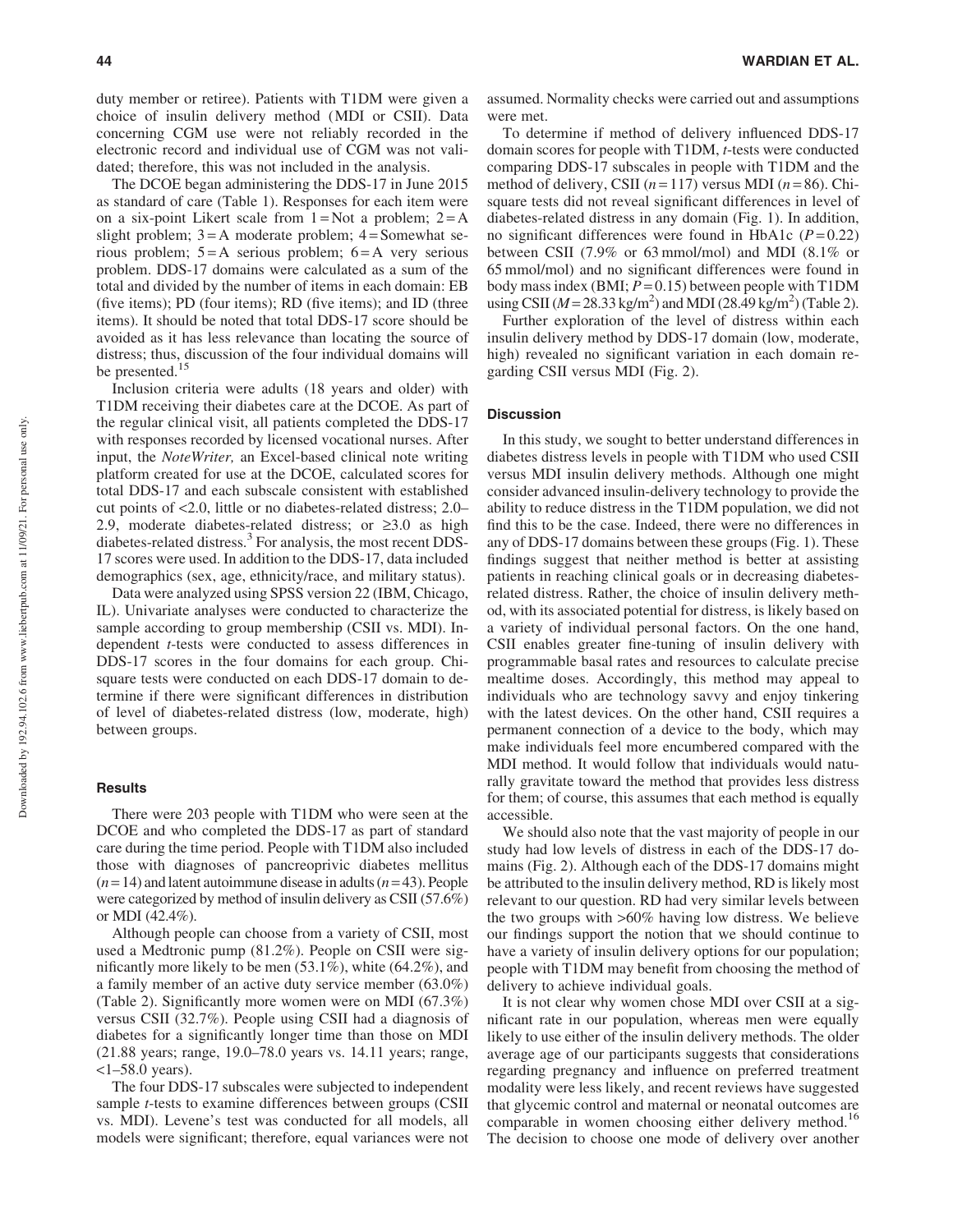|                               | <i>Overall</i> ( $n = 203$ ), $n$ (%) | CSII $(n=117, 57.6\%)$ | MDI $(n=86, 42.4\%)$ | P         |
|-------------------------------|---------------------------------------|------------------------|----------------------|-----------|
| Women                         | 107(52.7)                             | 35 (32.7)              | 72 (67.3)            | 0.003     |
| Men                           | 96 (47.3)                             | 51 (53.1)              | 45 (46.9)            | NS.       |
| Mean age                      | $46.46(19-87)$                        | 45.12                  | 48.28                | 0.16      |
| Mean diabetes duration, years | 18.59                                 | 21.88                  | 14.11                | < 0.001   |
| Ethnicity/race                |                                       |                        |                      |           |
| White                         | 134 (66.0)                            | 86 (64.2)              | 48 (35.8)            | 0.008     |
| African American              | 37(18.2)                              | 17(45.9)               | 20(54.1)             | <b>NS</b> |
| Hispanic/Latino               | 24 (11.8)                             | 12(50.0)               | 12(50.0)             | <b>NS</b> |
| Asian/Pacific Islander        | 8(3.9)                                | 2(25.0)                | 6(75.0)              | <b>NS</b> |
| Military status               |                                       |                        |                      |           |
| Active duty                   | 16(7.9)                               | 7(43.8)                | 9(56.3)              | <b>NS</b> |
| Retirees                      | 52(25.6)                              | 25(48.1)               | 27(51.9)             | <b>NS</b> |
| Family members                | 135 (66.5)                            | 85 (63.0)              | 50 (37.0)            | 0.03      |
| Clinical measures             |                                       |                        |                      |           |
| HbA1c                         | 8.0%                                  | 7.9%                   | 8.1%                 | 0.22      |
| BMI, $\text{kg/m}^2$          | 28.40                                 | 28.33                  | 28.49                | 0.15      |

Table 2. Sample Characteristics for Patients with Type 1 Diabetes Mellitus by Method of Insulin Delivery

HbA1c and BMI were collected at the time of the DDS-17.

BMI, body mass index; CSII, continuous subcutaneous insulin infusion; DDS-17, 17-item Diabetes-related Distress Scale; MDI, multiple daily injections; NS, no significance; T1DM, type 1 diabetes mellitus.

involves provider–patient conversations about the relative pros and cons of each approach. It may be possible that there is an unconscious bias regarding the prescribing providers' perception of women's interest or comfort in using a technological solution to manage diabetes.<sup>17</sup> Implicit bias is increasingly recognized as a driver of health care disparity in the treatment of various groups, including women. A recent International Data Corporation report<sup>18</sup> found significant rates of gender bias in perceptions of women as candidates for the information technology jobs sector, and this suggests that there are widespread assumptions about women's interest in technology. Alternatively, CSII impact on body image may contribute to lower rates of CSII use by women.<sup>19</sup> A review of influences on technology use and efficacy in T1DM found that women reported feeling more selfconscious about wearing their pump compared with men.<sup>19</sup>

Regardless of the insulin delivery method chosen, the mean HbA1c for the participants was statistically and clinically indistinct.<sup>20</sup> This is consistent with the findings from a robust multicenter evaluation of the relative effectiveness of two approaches that found no difference in long-term HbA1c, and additionally reported no differences in rates of hypoglycemia or psychological measures between treatment modalities.<sup>21</sup> In addition, there was no statistically significant difference in BMI between those who used CSII and MDI, a finding consistent with those seen in the REPOSE trial.<sup>21</sup>

Although CSII has been found to improve HbA1c in people with type 2 diabetes mellitus compared with MDI, 11,22 people with T1DM in our study using CSII did not have significantly different HbA1c (7.9% or 63 mmol/mol) than those using MDI (8.1% or 65 mmol/mol). Consistent with Maiorino et al.,<sup>10</sup> our study demonstrated no advantages to



FIG. 1. Independent sample *t*-tests on DDS-17 domains by method of insulin delivery. DDS-17, 17-item Diabetes-related Distress Scale.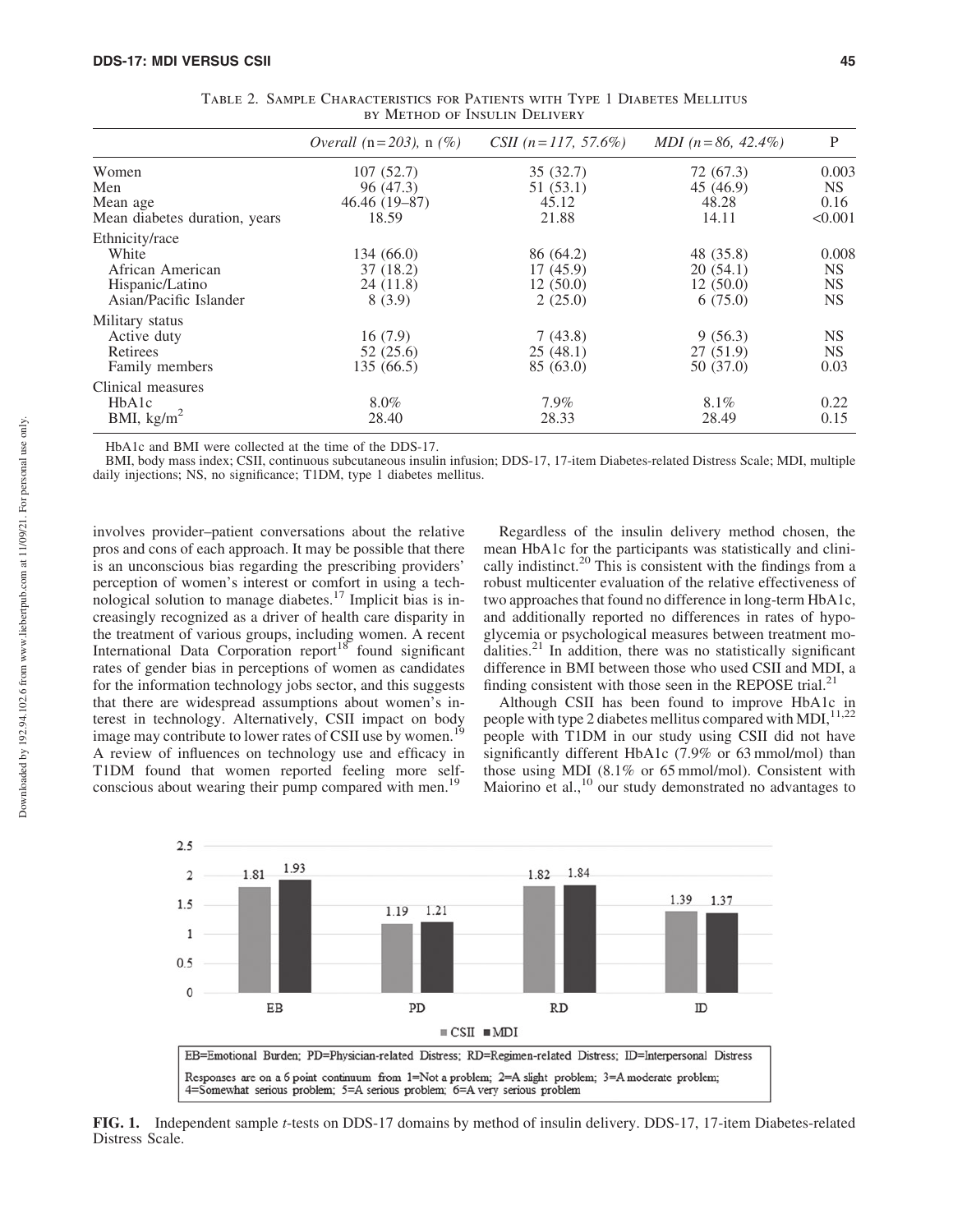

FIG. 2. Level of distress by insulin delivery method and domain.

either CSII or MDI. DDS-17 was not statistically different between groups.

#### Strengths and limitations

Our study's main strength is one that is difficult to replicate outside the MHS. People on intensive insulin therapy within the MHS can choose between method of insulin delivery and type of CSII with little or no cost to the patient. When following the referral process, active duty patients and their dependents are not billed for CSII and supplies, whereas retirees and their dependents have a 20% copay on device and supplies. Thus, cost is usually not the primary determinant of method of insulin delivery. Even in nonmilitary environments, CSII was found to be cost-effective for people with T1DM who have poor glycemic management as CSII was associated with improved HbA1c and less hypoglycemia compared with MDI.<sup>23</sup>

Despite this strength, several limitations to our study exist. We did not analyze change in DDS-17 based on change of therapy (from MDI to CSII and/or CSII back to MDI) or change over time. The DDS-17 score is also not correlated with duration of currently chosen delivery method. Our population, while drawing from a wide array of backgrounds because of the transient nature of the military, was from one clinic, predominantly white, relatively well-managed HbA1c, and low diabetes-related distress across all domains. These data also may not be as applicable to current trends given the study was performed before the hybrid closed-loop technology being made available to our population.

Future research should include evaluation of DDS-17 before and after insulin delivery method changes, both MDI to CSII and CSII to MDI, along with monitoring of DDS-17 changes in each group over time. The duration a person has had diabetes or has used a specific insulin delivery method may also cause differences in DDS-17 scores, and correlation of DDS-17 with time of MDI and CSII therapy could provide beneficial information. Comparison between types of insulin pumps could provide insight into which CSII technology would provide best outcomes regarding DDS-17. Furthermore, evaluation of CSII users with CGMs versus those without CGMs could provide understanding to this specific technology and its association with DDS-17. Other investigations could potentially assess DDS-17 in people on MDI or CSII outside the MHS, where ease of obtaining your choice of delivery method is not as readily obtainable because of other substantiating factors, that is, out-of-pocket expenses.

Our study demonstrated that there were no differences in diabetes distress scores, HbA1c, or BMI between CSII and MDI when financial constraints were reduced or removed. As health care moves toward patient-centered care, people with T1DM may benefit from choosing the method of delivery that will enable them to achieve individual goals without increased diabetes-related distress, which may not always increase expense and/or be related to technology.

#### Disclaimer

The views expressed are those of the authors and do not reflect the official views or policy of the Department of Defense or its Components.

#### Author Disclosure Statement

No competing financial interests exist.

#### Funding Information

No funding was received for this article.

#### **References**

- 1. Polonsky WH, Fisher L, Earles J, et al.: Assessing psychosocial distress in diabetes: development of the diabetes distress scale. Diabetes Care 2005;28:626–631.
- 2. Young-Hyman D, De Groot M, Hill-Briggs F, et al.: Psychosocial care for people with diabetes: a position statement